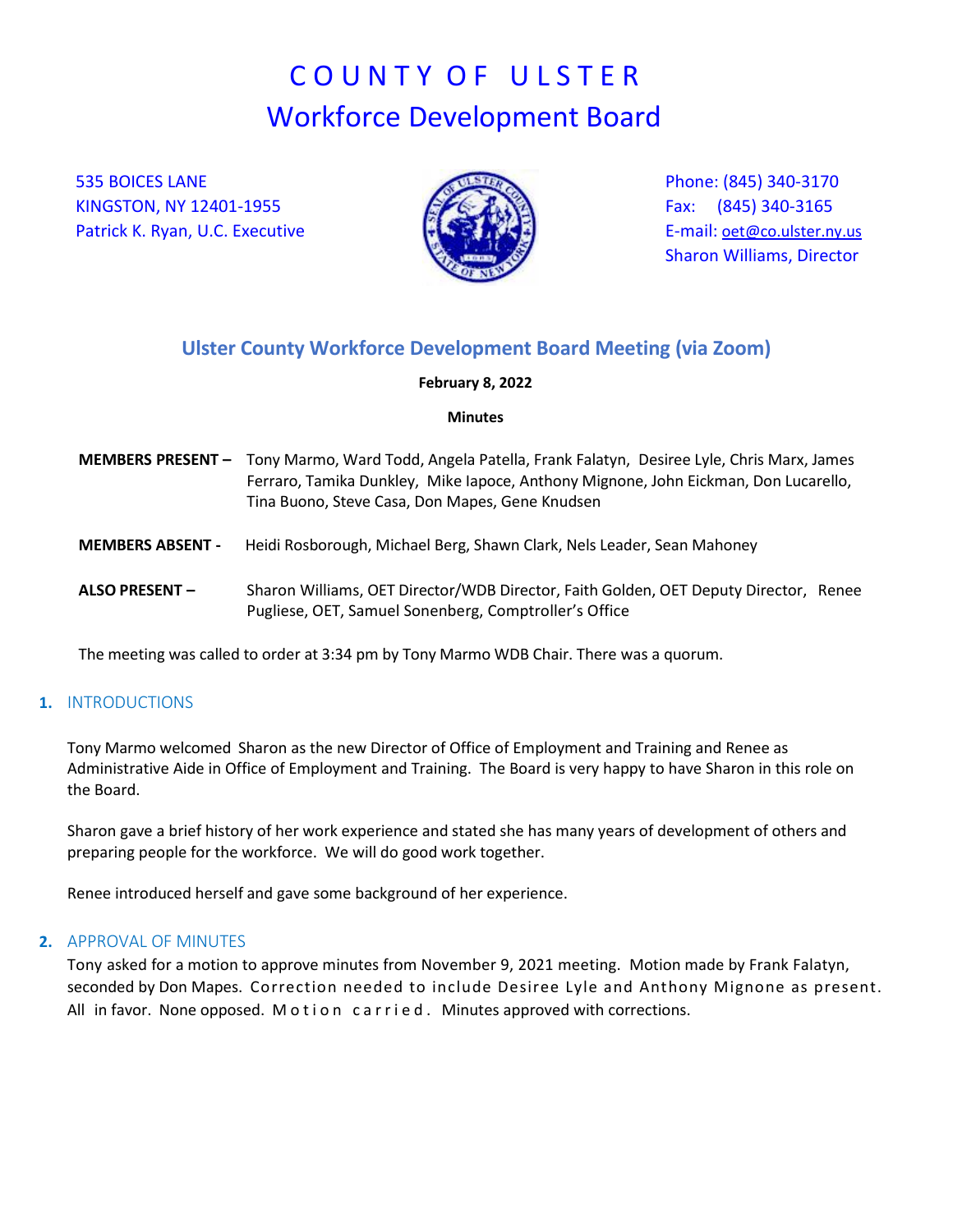#### **3.** FINANCIAL REPORT – Faith Golden, OET Deputy Director

Faith shared her screen with charts and stated that we are doing well; showed expenditures chart. We have had more OJT's than last year. We are in pretty good shape with WIOA for this point in the year showed spending bar graph. Fiscal year is July 1 to June 30.

## **4.** POLICY REVIEW AND UPDATE

Faith went over the ITA Policy. Changes are marked in red. This is an existing policy that we are making adjustments to.

Faith went over the Regional Demand Occupation List with is posted on the DOL website and Local Demand Occupation List which is posted on our OET website. Faith shared the links. Tony reminded all to visit Ulsterworks.com website if they haven't done so.

Gene asked how occupations get added to the list and asked if HHA is on the list. He also asked what is the timeline and what are the needs of Ulster County, is manufacturing on the list and can we respond to these needs? Also, how are we spending the funds? Sharon said that HHA is on the list. Sharon stated that home health aides and CNA's are high demand careers and people are not signing up for courses to train and get certified. Candidates are not out there. Tony stated it is a matter of money/funds. We need to be prepared when people do come back.

## **5.** GUN VIOLENCE INITIATIVE

Sharon went over this – received funding in 2021 for GVI program for 2 zip codes – targeted for Kingston and Ellenville areas. There has been difficulty engaging people. Discussed having incentive policy to encourage young people (16-24 year old range) to participate and to help keep them on the straight and narrow. Shared Gun Violence Prevention Initiative Incentive Policy screen. This will be administered by OET office by the Youth staff personnel. Went over payments/incentives, etc. The funds received by individuals is not taxable.

Tony reminded that date of approval needs to be on all policies.

Focus is on the fact that employment will lead to less gun violence. It is a state-wide initiative.

Tony Marmo asked for a motion to approve. Motion made by Don Mapes. Seconded by Mike Iapoce.

People have to be in our program to be eligible. There is an enrollment process for GVI program.

Chris Marx brought up that there is evidence that the incentive approach is effective.

Mike Iapoce stated that it is the hope that employment will decrease gun violence and gave the link that provides info on the origins of this program. Keeping youth engaged in productive activities can help to discourage fire arm activities.

Motion carried, policy adopted.

How do we publicize this? Sharon stated that case management is not part of our work but we have lists to provide of other agencies that can help.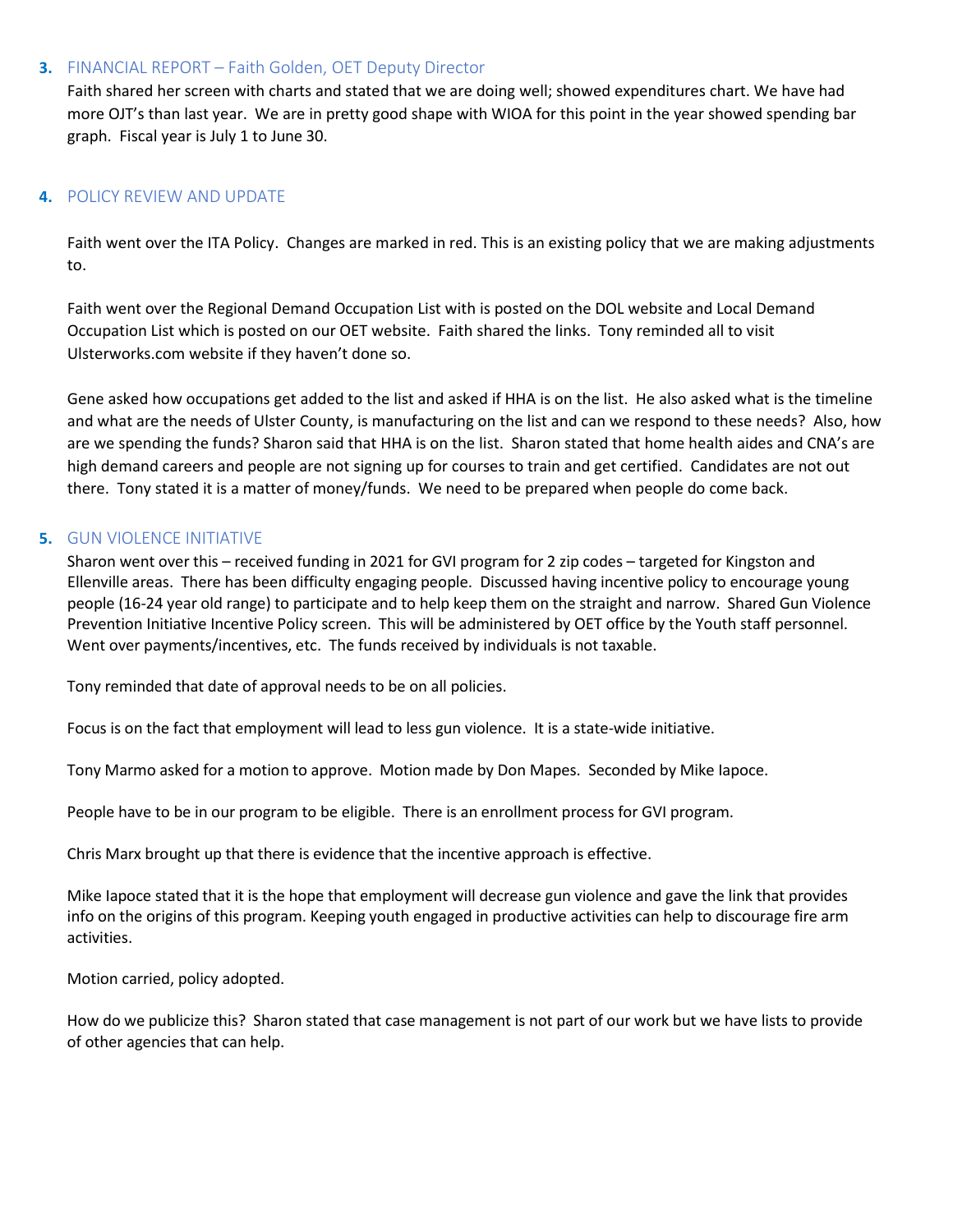#### **6.** BOARD CHAIR COMMENTS – Committee Structure and Board Recruitment

Tony spoke about this. Need to work on engagement and Board recruitment. Membership is key – we have 5 vacancies. Onboarding and orientation is a priority. Need to get engaged for more knowledge. Strategic initiative committee is key.

Focus on public image and engagement – People need to know about us, we need to be better known.

Youth Engagement Committee is a very popular committee – please get signed up if you are not on one of these committees. Each committee should meet by this April. Let one of the Executive Committee know if you are interested.

Frank spoke about finding good Board members – we don't have good representation throughout the County. Invite anyone from Catskill, Belleayre or Ellenville area. Need young blood coming in to train to eventually take the place of members that may retire.

There is a composition section in the bylaws (Article 3, Section 1). We are looking for a diverse Board.

Sharon mentioned ensuring that people can continue to attend these meetings virtually in the future, so that people that cannot attend in-person can still participate.

Regarding geographical area outreach, Ward Todd will do outreach in the Shandaken/Phoenicia area. He will also get someone from the Young Professionals Organization.

We may put together a map of what geographical areas we need members from.

#### **7.** DIRECTOR'S REPORT

#### **Governor's State of the State:**

Sharon asked if everyone reviewed the governor's state of the state and asked everyone to please review if you haven't; It is on the Governor's website. It is encouraging that it is focused on looking at the workforce and workforce development . Money is not available – has to be negotiated with the Legislature. Green careers is the wave of our future.

#### **Program Updates:**

OET to do outreach plan when COVID restrictions are lifted – We will strive to be out more in the community and get the word out to strengthen customers coming to us.

#### **WDB Recertification:**

We have to re-certify ourselves as a workforce development board - Replacement of Board vacancies to ensure we have our allotted number. Tony went over percentages required. We can only have 51% of representation by business owners and 20% from workforce representatives in replacement of Board members. We need to re-align our numbers.

Desiree to talk to Sharon about what committees she may be qualified for. We are updating the spreadsheet.

#### **NY SCION**

NY SCION implementation plan - Waiting on word from the state.